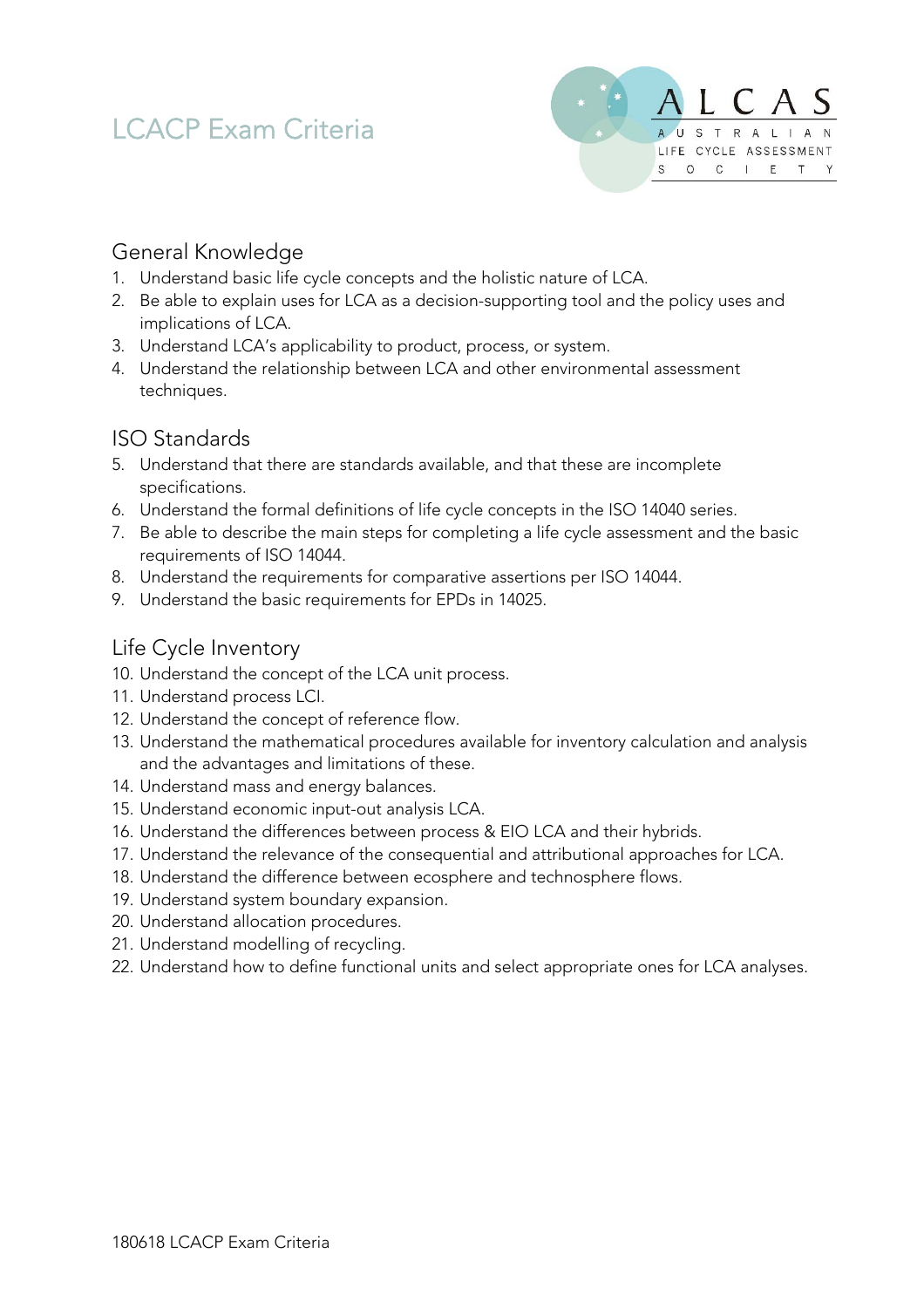## Life Cycle Impact Assessment

- 23. Understand the concepts of Life Cycle Impact indicators and fate and transport models.
- 24. Be able to identify and describe environmental impact pathways and the concept of environmental relevance.
- 25. Know the content of each damage category and the state of the art on damage indicators.
- 26. Understand the concepts of environmental impact midpoints and endpoints.
- 27. Understand the sources of characterization factors for each of the main environmental impact categories.
- 28. Know the present state of the art of impact pathway modelling in different categories.
- 29. Be able to explain characterization factors for impact analysis.
- 30. Understand the relationship between natural science and mid-point impact assessment.
- 31. Understand the relationship between value judgment and endpoint or damage categories.
- 32. Understand the centrality of energy systems in LCAs.
- 33. Understand concepts of carbon footprints.

#### LCA Project Management

- 34. Be able to write a clear and concise scope statement for LCA projects.
- 35. Be able to develop an LCA project plan including data requirements and timeline.
- 36. Understand the requirements for critical review.

#### LCA Data Quality Management

- 37. Know the types, sources and relevance of data used in LCA.
- 38. Find sources of environmental impact models and methodologies and assess their quality.
- 39. Structure and prioritize data collection for a specific LCA.
- 40. Identify, document and manage information on data quality and uncertainty.
- 41. Identify the sufficiency and appropriateness of the available data.
- 42. Manage situations where the available data are insufficient.
- 43. Be able to cross-check references to confirm data accuracy.
- 44. Be able to use mass & energy balances for data quality checks.
- 45. Understand the limitations, biases, and uncertainties in current LCA practice.
- 46. Be able to identify errors in data and avoid mistakes in data manipulation.
- 47. Understand how data from different sources can be combined in an LCA analysis as well as describe the potential errors in this process.
- 48. Know how to document data and data manipulation in a standardized format.

## LCA Post-impact Calculations

- 49. Understand weighting.
- 50. Understand the use of normalization in LCA.
- 51. Understand the use of grouping in LCA.